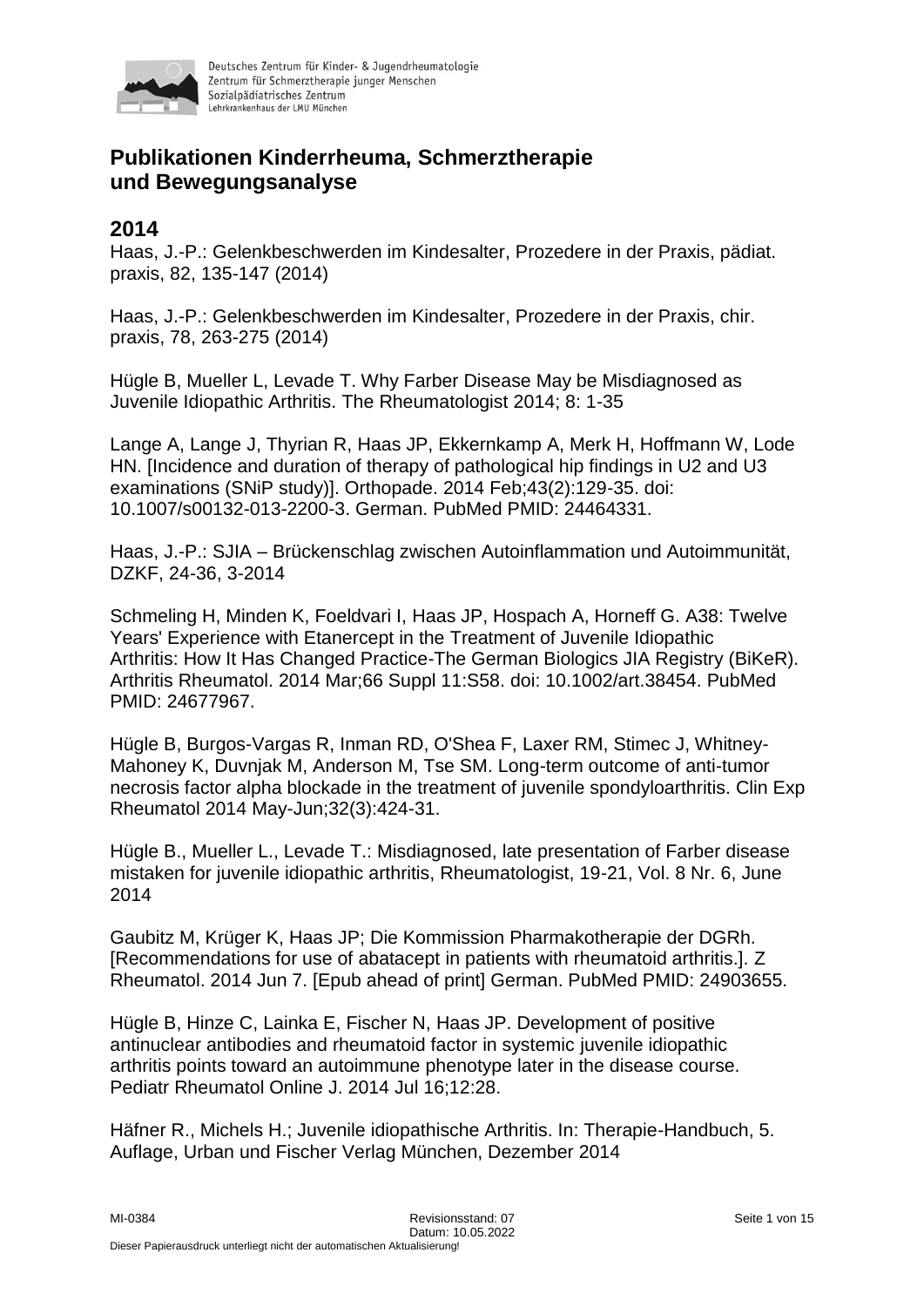

Minden K, Speth F, Huppertz HI, Borte M.; Immunization in children and adolescents with rheumatic and musculoskeletal diseases; Z Rheumatol. 2014 Dec;73(10):878- 89.

# **2015**

Georgi M., Krauß T.:Leichter laufen lernen. meine Physiopraxis 2015. Stuttgart

Hügle B, Silverman ED, Tyrrell PN, Harvey EA, Hébert D, Benseler SM. Presentation and outcome of paediatric membranous non-proliferative lupus nephritis. Pediatr Nephrol. 2015 Jan;30(1):113-21.

Speth F, Minden K. Impfungen bei Kindern und Jugendliche mit rheumatischen und muskuloskelettalen Erkrankungen - Hinweise für das Vorgehen im Alltag. arthritis + rheuma 01/2015

Klotsche J, Niewerth M, Haas JP, Huppertz HI, Zink A, Horneff G, Minden K. Longterm safety of etanercept and adalimumab compared to methotrexate in patients with juvenile idiopathic arthritis (JIA). Ann Rheum Dis. 2015 Apr 29. pii: annrheumdis-2014- 206747. doi: 10.1136/annrheumdis-annrheumdis-2014-206747. [Epub ahead of print] PubMed PMID: 25926155.

Bichler J, Benseler SM, Krumrey-Langkammerer M, Haas JP, Hügle B. Leflunomide is associated with a higher flare rate compared to methotrexate in the treatment of chronic uveitis in juvenile idiopathic arthritis. Scand J Rheumatol. 2015 May 20:1-4. [Epub ahead of print] PubMed PMID: 25993023.

Haas J.P. Therapie der juvenilen idiopathischen Arthritis im Zeitalter der Biologika. Akt. Rheumatol 2015; 40: 275-279.

Schramm A, Portele V, Draheim N, Schnöbel-Müller E, Häfner R, Haas J.-P., 17 jährige Patientin mit chronischen Gelenk- und Kopfschmerzen und zusätzlichen unspezifischen Symptomen, Arthritis + Rheuma, 6/15

Hügle B. Neue Konzepte in der Behandlung der polyartikulären juvenile idiopathischen Arthritis. Kinder- und Jugendmedizin 2015;15:323-329

Stamm A., Krauß T.: Schonend anpacken. ergopraxis – Ergotherapie für Alltagskönner, 11-12 2015. Stuttgart

Ombrello MJ, Remmers EF, Tachmazidou I, Grom A, Foell D, Haas JP, Martini A, Gattorno M, Özen S, Prahalad S, Zeft AS, Bohnsack JF, Mellins ED, Ilowite NT, Russo R, Len C, Hilario MO, Oliveira S, Yeung RS, Rosenberg A, Wedderburn LR, Anton J, Schwarz T, Hinks A, Bilginer Y, Park J, Cobb J, Satorius CL, Han B, Baskin E, Signa S, Duerr RH, Achkar JP, Kamboh MI, Kaufman KM, Kottyan LC, Pinto D, Scherer SW, Alarcón-Riquelme ME, Docampo E, Estivill X, Gül A; British Society of Pediatric and Adolescent Rheumatology (BSPAR) Study Group; Childhood Arthritis Prospective Study (CAPS) Group; Randomized Placebo Phase Study of Rilonacept in sJIA (RAPPORT) Investigators; Sparks-Childhood Arthritis Response to Medication Study (CHARMS) Group; Biologically Based Outcome Predictors in JIA (BBOP) Group, de Bakker PI, Raychaudhuri S, Langefeld CD, Thompson S, Zeggini E, Thomson W, Kastner DL, Woo P; International Childhood Arthritis Genetics (INCHARGE)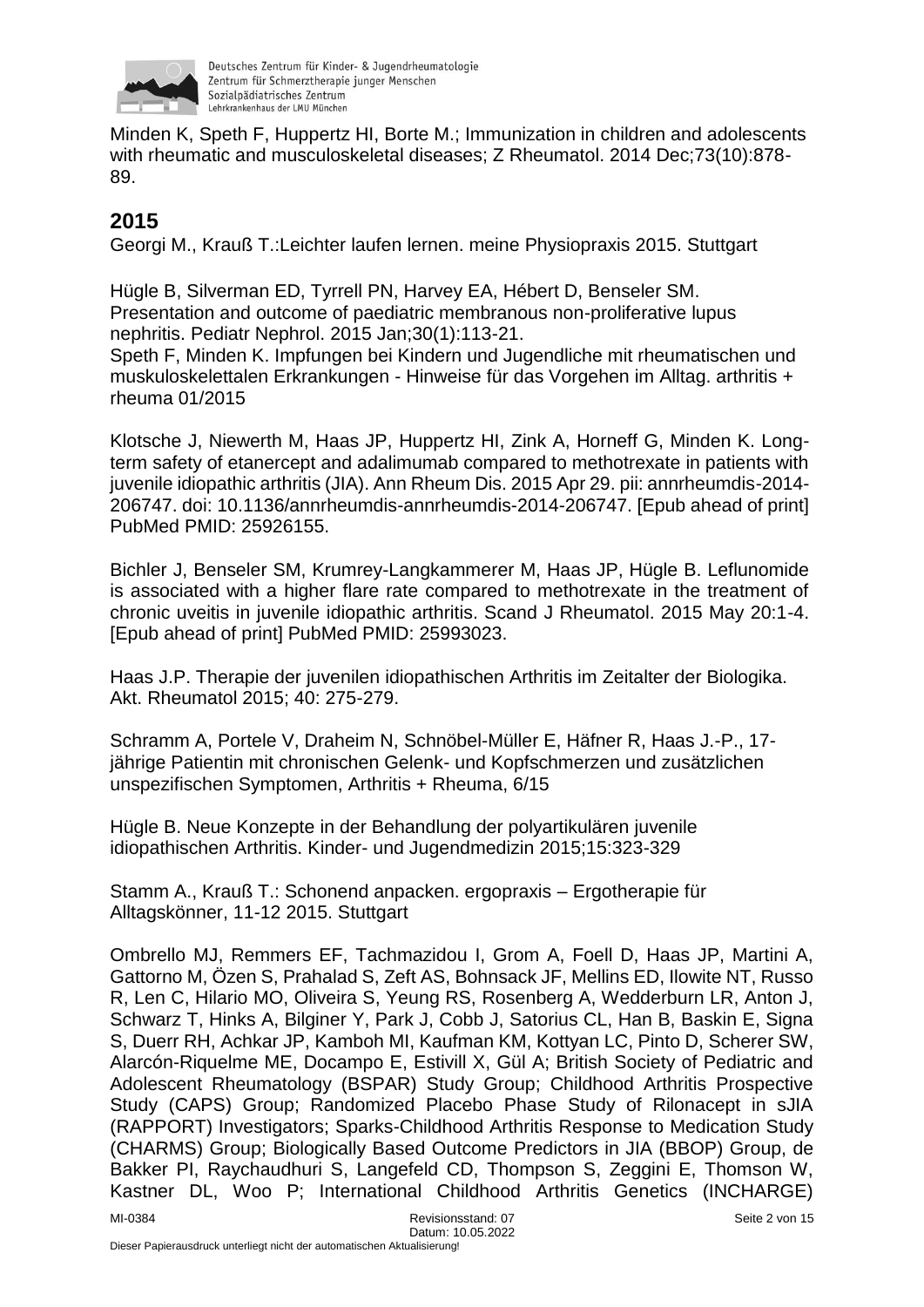

Consortium; British Society of Pediatric and Adolescent Rheumatology BSPAR Study Group. HLA-DRB1\*11 and variants of the MHC class II locus are strong risk factors for systemic juvenile idiopathic arthritis. Proc Natl Acad Sci U S A. 2015 Nov 23. pii: 201520779. [Epub ahead of print] PubMed PMID: 26598658.

Sengler C, Klotsche J, Niewerth M, Liedmann I, Föll D, Heiligenhaus A, Ganser G, Horneff G, Haas JP, Minden K. The majority of newly diagnosed patients with juvenile idiopathic arthritis reach an inactive disease state within the first year of specialised care: data from a German inception cohort. RMD Open. 2015 Dec 8;1(1):e000074. doi: 10.1136/rmdopen-2015-000074. eCollection 2015. PubMed PMID: 26688748; PubMed Central PMCID: PMC4680591.

Eberhardt CS, Haas JP, Girschick H, Schwarz T, Morbach H, Rösen-Wolff A, Foell D, Dannecker G, Schepp C, Ganser G, Honke N, Eggermann T, Müller-Berghaus J, Wagner N, Ohl K, Tenbrock K. No association of IL-12p40 pro1.1 polymorphism with juvenile idiopathic arthritis. Pediatr Rheumatol Online J. 2015 Dec 15;13(1):61. doi: 10.1186/s12969-015-0059-z. PubMed PMID: 26667304; PubMed Central PMCID: PMC4678695.

Karg M, Seiberl, W., Kreuzpointner, F., Haas, J.P., Kuli, D. (2015). Clinical Gait Analysis: Comparing explicit state duration HMMs using a reference-based index. IEEE Transactions on Neural Systems and Rehabilitation Engineering 23, 319-31.

Merker, J., Hartmann, M., Kreuzpointner, F., Schwirtz, A. and Haas J. P. (2015). Pathophysiology of juvenile idiopathic arthritis induced pes planovalgus in static and walking condition – A functional view using 3d gait analysis. Pediatr Rheumtol Online J.,13:21.

#### **2016**

Hügle B, Horneff G. The Role of Synthetic Drugs in the Biologic Era: Therapeutic Strategies for Treating Juvenile Idiopathic Arthritis. Expert Opin. Pharmacother. 2016 Jan 13:1-12

van Dijkhuizen EH, Pouw JN, Scheuern A, Hügle B, Hardt S, Ganser G, Kümmerle-Deschner JB, Horneff G, Holzinger D, Bulatović Ćalasan M, Wulffraat NM. Methotrexate intolerance in oral and subcutaneous administration in patients with juvenile idiopathic arthritis: a cross-sectional, observational study. Clin Exp Rheumatol. 2016 Jan-Feb;34(1):148-54.

Barth S, Schlichtiger J, Bisdorff B, Hügle B, Michels H, Radon K, Haas JP. Association between drug intake and incidence of malignancies in patients with Juvenile Idiopathic Arthritis: a nested case-control study. Pediatr Rheumatol Online J. 2016 Feb 3;14(1):6. doi: 10.1186/s12969-016-0066-8. PubMed PMID: 26842529.

Barth S, Schlichtiger J, Bisdorff B, Hügle B, Michels H, Radon K, Haas JP. Association between drug intake and incidence of malignancies in patients with Juvenile Idiopathic Arthritis: a nested case-control study. Pediatr Rheumatol Online J. 2016 Feb 3;14(1):6.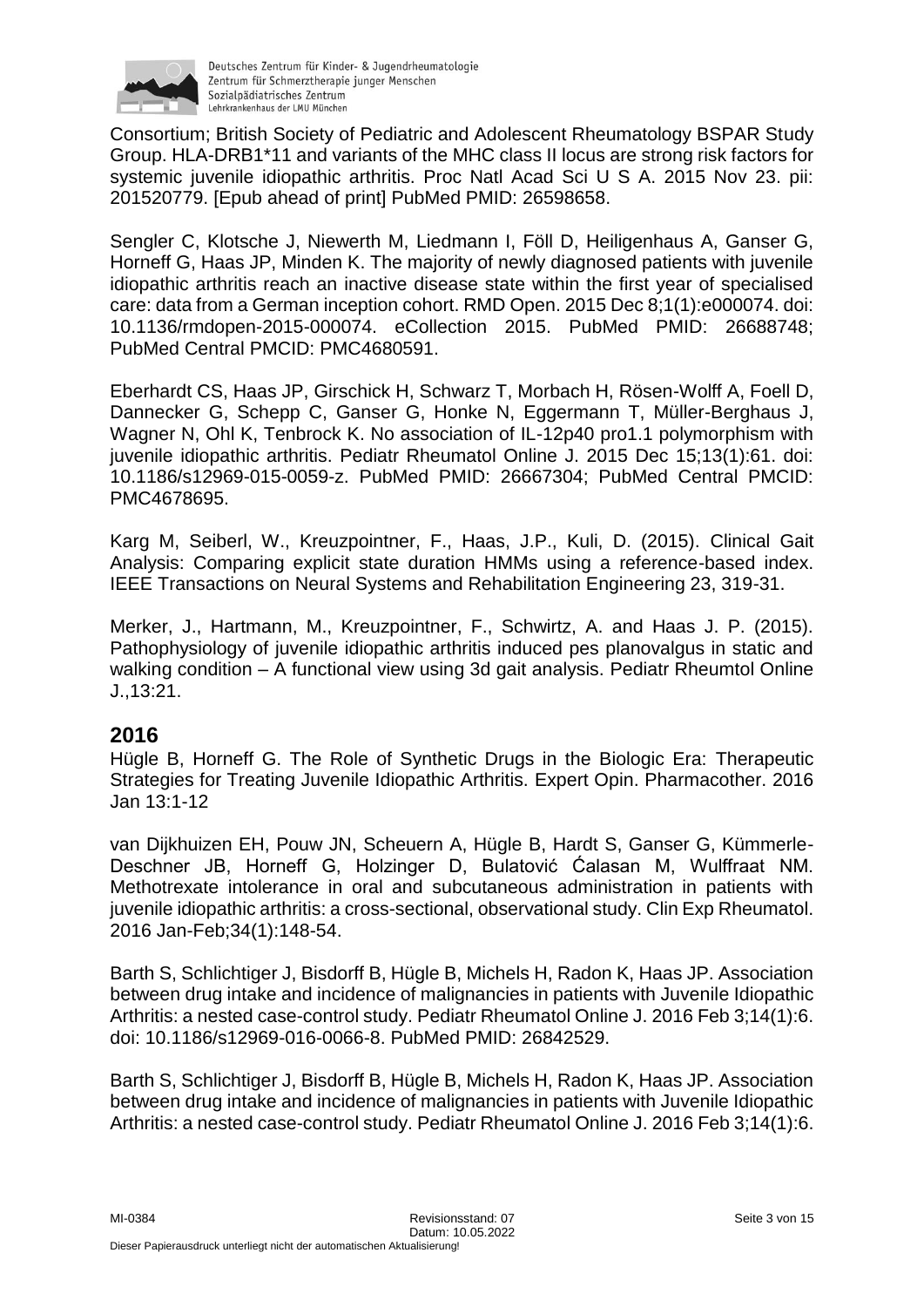

Scheuern A, Fischer N, McDonald J, Brunner HI, Haas JP, Hügle B. Mutations in the MTHFR gene are not associated with Methotrexate intolerance in patients with juvenile idiopathic arthritis. Pediatr Rheumatol Online J. 2016 Feb 29;14(1):11.

Barth S, Haas JP, Schlichtiger J, Molz J, Bisdorff B, Michels H, Hügle B, Radon K. Long-Term Health-Related Quality of Life in German Patients with Juvenile Idiopathic Arthritis in Comparison to German General Population. PLoS One. 2016 Apr 26;11(4):e0153267.

Krauß, T., Ernst, C. Hilfsmittelversorgung und Gelenkschutz der Hand bei Patienten mit einer Juvenilen Idiopathischen Arthritis. Zeitschrift für Handtherapie, 19, Heft 1, Juni 2016.

Gohar F, Orak B, Kallinich T, Jeske M, Lieber M, von Bernuth H, Giese A, Weissbarth-Riedel E, Haas JP, Dressler F, Holzinger D, Lohse P, Neudorf U, Lainka E, Hinze C, Masjosthusmann K, Kessel C, Weinhage T, Foell D, Wittkowski H. Secretory Activity of Neutrophils Correlates With Genotype in Familial Mediterranean Fever. Arthritis Rheumatol. 2016 Jun 22. doi: 10.1002/art.39784. [Epub ahead of print] PubMed PMID: 27333294.

Barth S, Schlichtiger J, Hartmann B, Bisdorff B, Michels H, Radon K, Hügle B, Walsh L, Haas JP. Incidence of malignancies in patients with juvenile idiopathic arthritis: A retrospective single-center cohort study in Germany. Mod Rheumatol. 2016 Jul 7:1-6.

Speth F, HaasJP, Hinze C.Treatment with high-dose recombinant human hyaluronidase-facilitated subcutaneous immune globulins in patients with juvenile dermatomyositis who are intolerant to intravenous immune globulins: a report of 5 cases. Pediatric Rheumatology (2016) 14:52

Offenbächer M, Kohls N, Walker L, Hermann C, Hügle B, Jäger N, Richter M, Haas JP. Functional limitations in children and adolescents suffering from chronic pain: validation and psychometric properties of the German Functional Disability Inventory (FDI-G). Rheumatol Int. 2016 Oct;36(10):1439-48

Kuemmerle-Deschner JB, Ozen S, Tyrrell PN, Kone-Paut I, Goldbach-Mansky R, Lachmann H, Blank N, Hoffman HM, Weissbarth-Riedel E, Hügle B, Kallinich T, Gattorno M, Gul A, Ter Haar N, Oswald M, Dedeoglu F, Cantarini L, Benseler SM. Diagnostic criteria for cryopyrin-associated periodic syndrome (CAPS). Ann Rheum Dis. 2016 Oct 4. [Epub ahead of print]

Horneff G, Klein A, Klotsche J, Minden K, Huppertz HI, Weller-Heinemann F, Kuemmerle-Deschner J, Haas JP, Hospach A. Comparison of treatment response, remission rate and drug adherence in polyarticular juvenile idiopathic arthritis patients treated with etanercept, adalimumab or tocilizumab. Arthritis Res Ther. 2016 Nov 24;18(1):272.

M. Krumrey-Langkammerer, J.-P. Haas Trisomie 21 und Juvenile Idiopathische Arthritis – die Bedeutung chromosomaler Aberrationen bei der Abklärung einer Arthritis (Trisomy 21 and Juvenile Idiopathic Arthritis: Relevance of ChromosomalAberrations for the Diagnostic Assessment of Arthritis) Akt. Rheumatol. 2016; 41 (10): 390-95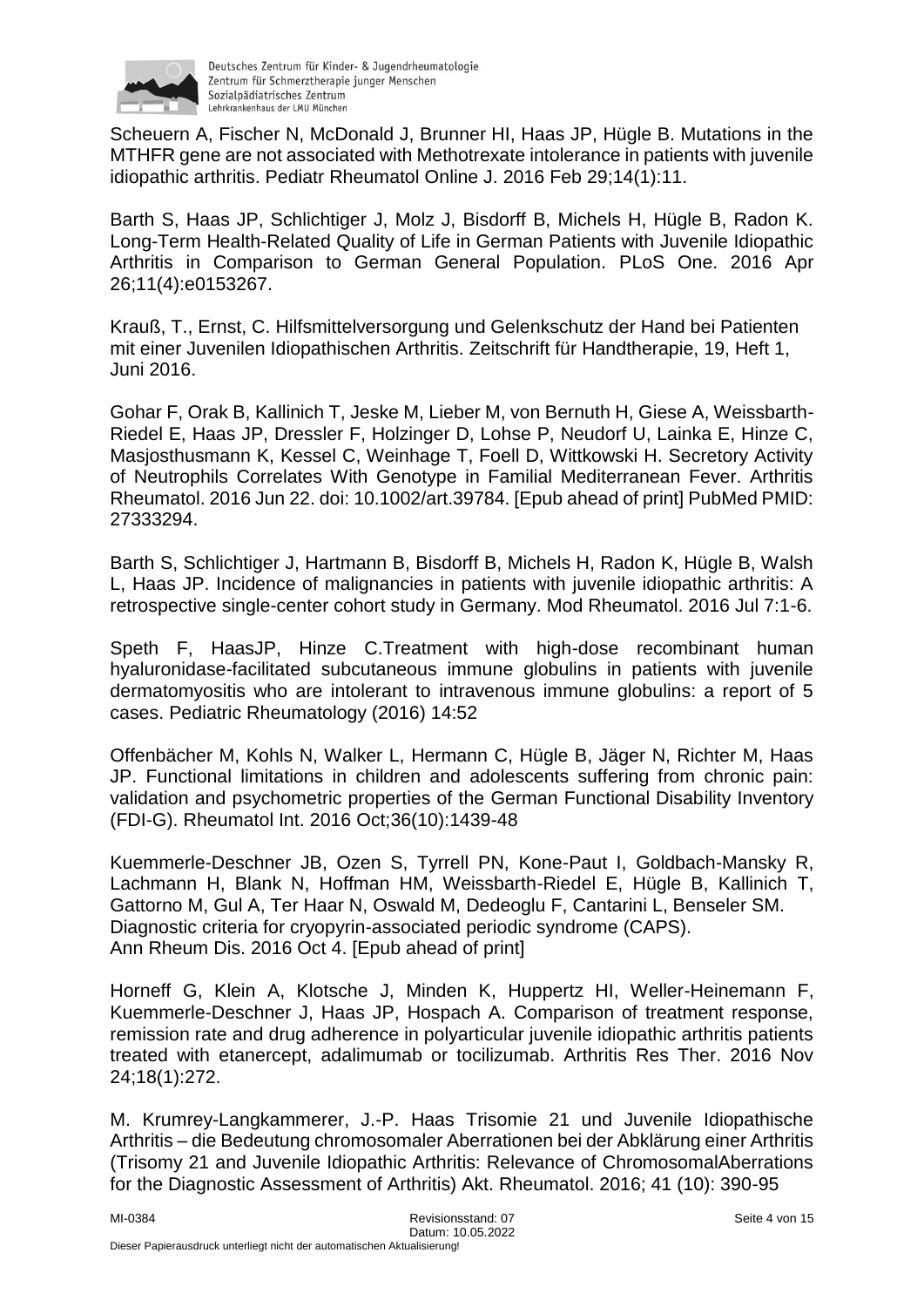

Ombrello MJ, Arthur VL, Remmers EF, Hinks A, Tachmazidou I, Grom AA, Foell D, Martini A, Gattorno M, Özen S, Prahalad S, Zeft AS, Bohnsack JF, Ilowite NT, Mellins ED, Russo R, Len C, Hilario MO, Oliveira S, Yeung RS, Rosenberg AM, Wedderburn LR, Anton J, Haas JP, Rosen-Wolff A, Minden K, Tenbrock K, Demirkaya E, Cobb J, Baskin E, Signa S, Shuldiner E, Duerr RH, Achkar JP, Kamboh MI, Kaufman KM, Kottyan LC, Pinto D, Scherer SW, Alarcón-Riquelme ME, Docampo E, Estivill X, Gül A; British Society of Pediatric and Adolescent Rheumatology (BSPAR) Study Group, Inception Cohort of Newly Diagnosed Patients with Juvenile Idiopathic Arthritis (ICON-JIA) Study Group, Childhood Arthritis Prospective Study (CAPS) Group, Randomized Placebo Phase Study of Rilonacept in sJIA (RAPPORT) Investigators, Sparks-Childhood Arthritis Response to Medication Study (CHARMS) Group, Biologically Based Outcome Predictors in JIA (BBOP) Group., Langefeld CD, Thompson S, Zeggini E, Kastner DL, Woo P, Thomson W. Genetic architecture distinguishes systemic juvenile idiopathic arthritis from other forms of juvenile idiopathic arthritis: clinical and therapeutic implications. Ann Rheum Dis. 2016 Dec 7.

Hinks A, Bowes J, Cobb J, Ainsworth HC, Marion MC, Comeau ME, Sudman M, Han B; Juvenile Arthritis Consortium for Immunochip., Becker ML, Bohnsack JF, de Bakker PI, Haas JP, Hazen M, Lovell DJ, Nigrovic PA, Nordal E, Punnaro M, Rosenberg AM, Rygg M, Smith SL, Wise CA, Videm V, Wedderburn LR, Yarwood A, Yeung RS, Prahalad S, Langefeld CD, Raychaudhuri S, Thompson SD, Thomson W. Finemapping the MHC locus in juvenile idiopathic arthritis (JIA) reveals genetic heterogeneity corresponding to distinct adult inflammatory arthritic diseases. Ann Rheum Dis. 2016 Dec 20. pii: annrheumdis-2016-210025. doi: 10.1136/annrheumdis-2016-210025.

Solyom A, Hügle B, Beck M, Komlosi K, Schuchman E. Morbus Farber: eine Ursache der Arthritis im Kindesalter (Farber Disease: A Cause of Arthritis in Childhood) Akt Rheumatol. 2016; 41 (10): 372-376

Hartmann, M., Merker, J., Haefner, R., Haas, J.-P., Schwirtz, A. (2016). Biomechanics of walking in adolescents with progressive pseudorheumatoid arthropathy of childhood leads to physical activity recommendations as therapeutic focus. Clincal Biomechanics, 31, 1, 93-99.

Hoefel L, Draheim N, Hafner R, Haas J.P.[Pain syndrome of the musculoskeletal system in children and adolescents] Schmerzsyndrome des Bewegungsapparates bei Kindern und Jugendlichen. Zeitschrift fur Rheumatologie 2016; 75: 292-302 Hoefel L, Spamer M, Haefner R, Draheim N., Schnoebel-Mueller E., Haas J.P. Multimodale Schmerztherapie bei Kindern. Akt Rheumatol 2016; 41: 326-333

Draheim N, Hoefel L, Schnoebel-Mueller E, Haas J.P. Das komplexe regionale Schmerzsyndrom. Akt Rheumatol 2016; 41: 316-325

Draheim N, Jaeger N, Haas JP. Komplexes regionales Schmerzsyndrom bei Kindern und Jugendlichen. Trauma und Berufskrankheit 2016; 18: 117-121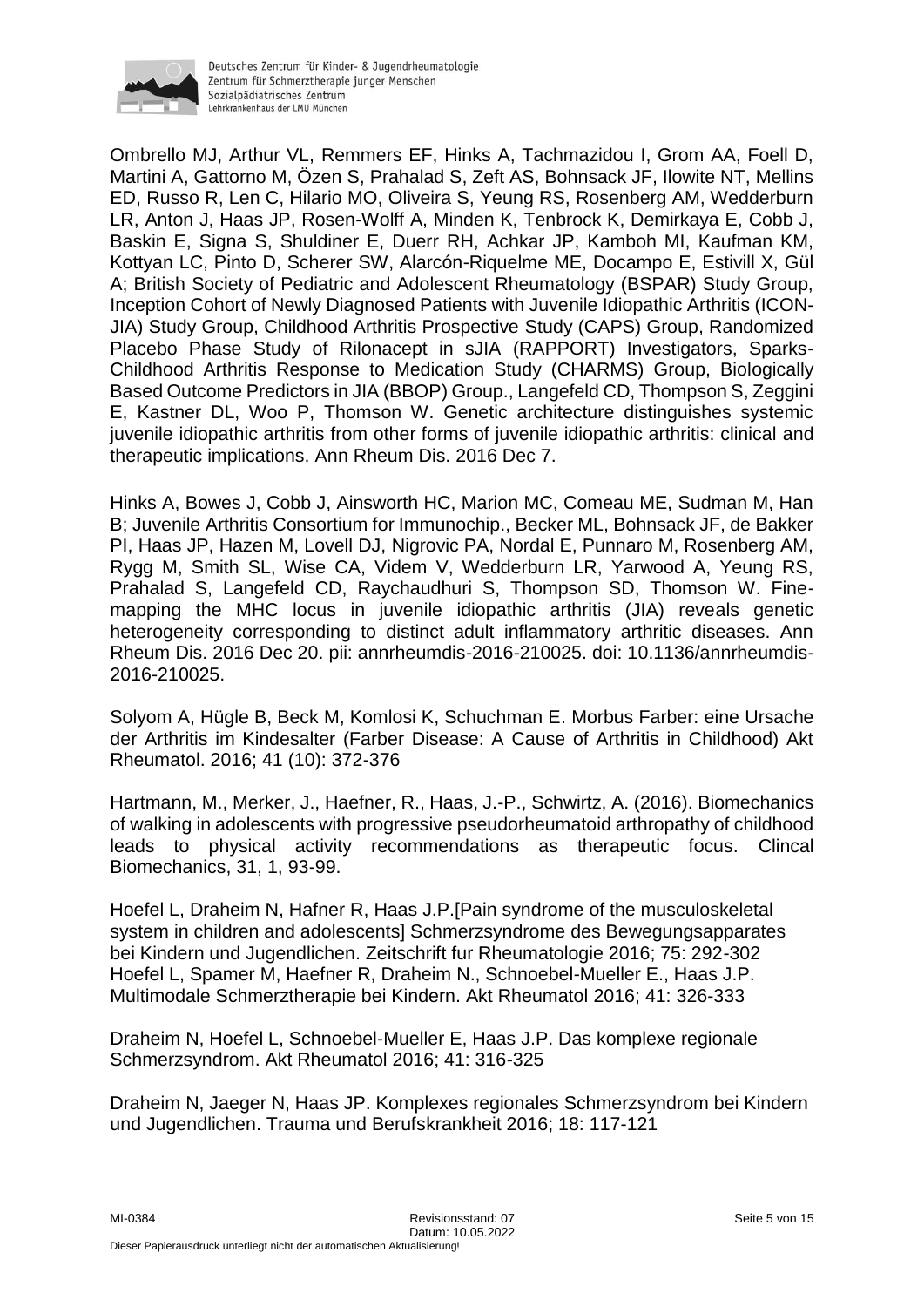

## **2017**

Hügle B, Scheuern A, Dollinger S, Fischer N, Haas JP. Cathechol-Omethyltransferase Val158Met polymorphism is associated with nocebo effects, but not with methotrexate intolerance in patients with juvenile idiopathic arthritis. Scand J Rheumatol. 2017 Nov;46(6):502-503. doi: 10.1080/03009742.2016.1275775. Epub 2017 Jan 20. PubMed PMID: 28105896.

Merker J, Hartmann M, Kreuzpointner F, Schwirtz A, Haas JP. Excellent balance skills despite active and inactive juvenile idiopathic arthritis – unexpected results of a cross-sectional study. Clin Exp Rheumatol. 2017 Jan-Feb;35(1):161-168. Epub 2017 Jan 5. PubMed PMID: 28079509.

Dworski S, Lu P, Khan A, Maranda B, Mitchell JJ, Parini R, Di Rocco M, Hügle B, Yoshimitsu M, Magnusson B, Makay B, Arslan N, Guelbert N, Ehlert K, Jarisch A, Gardner-Medwin J, Dagher R, Terreri MT, Lorenco CM, Barillas-Arias L, Tanpaiboon P, Solyom A, Norris JS, He X, Schuchman EH, Levade T, Medin JA. Acid Ceramidase Deficiency is characterized by a unique plasma cytokine and ceramide profile that is altered by therapy. Biochim Biophys Acta. 2017 Feb;1863(2):386-394. doi: 10.1016/j.bbadis.2016.11.031. Epub 2016 Dec 1. PubMed PMID: 27915031.

Schlichtiger J, Haas JP, Barth S, Bisdorff B, Hager L, Michels H, Hügle B, Radon K. Education and employment in patients with juvenile idiopathic arthritis - a standardized comparison to the German general population. Pediatr Rheumatol Online J. 2017 May 22;15(1):45. doi: 10.1186/s12969-017-0172-2. PubMed PMID: 28532479; PubMed Central PMCID: PMC5440947.

Hügle B, Speth F, Haas JP. Inflammatory bowel disease following anti-interleukin-1 treatment in systemic juvenile idiopathic arthritis. Pediatr Rheumatol Online J. 2017 Mar 14;15(1):16. doi: 10.1186/s12969-017-0147-3. PubMed PMID: 28288653; PubMed Central PMCID: PMC5348783.

Hinks A, Bowes J, Cobb J, Ainsworth HC, Marion MC, Comeau ME, Sudman M, Han B; Juvenile Arthritis Consortium for Immunochip, Becker ML, Bohnsack JF, de Bakker PI, Haas JP, Hazen M, Lovell DJ, Nigrovic PA, Nordal E, Punnaro M, Rosenberg AM, Rygg M, Smith SL, Wise CA, Videm V, Wedderburn LR, Yarwood A, Yeung RS, Prahalad S, Langefeld CD, Raychaudhuri S, Thompson SD, Thomson W. Fine-mapping the MHC locus in juvenile idiopathic arthritis (JIA) reveals genetic heterogeneity corresponding to distinct adult inflammatory arthritic diseases. Ann Rheum Dis. 2017 Apr;76(4):765-772. doi: 10.1136/annrheumdis-2016-210025. Epub 2016 Dec 20. PubMed PMID: 27998952; PubMed Central PMCID: PMC5530326.

Scheuern A, Tyrrell PN, Haas JP, Hügle B. Countermeasures against methotrexate intolerance in juvenile idiopathic arthritis instituted by parents show no effect. Rheumatology (Oxford). 2017 Jun 1;56(6):901-906. doi: 10.1093/rheumatology/kew507. PubMed PMID: 28122960.

Ombrello MJ, Arthur VL, Remmers EF, Hinks A, Tachmazidou I, Grom AA, Foell D, Martini A, Gattorno M, Özen S, Prahalad S, Zeft AS, Bohnsack JF, Ilowite NT, Mellins ED, Russo R, Len C, Hilario MO, Oliveira S, Yeung RS, Rosenberg AM, Wedderburn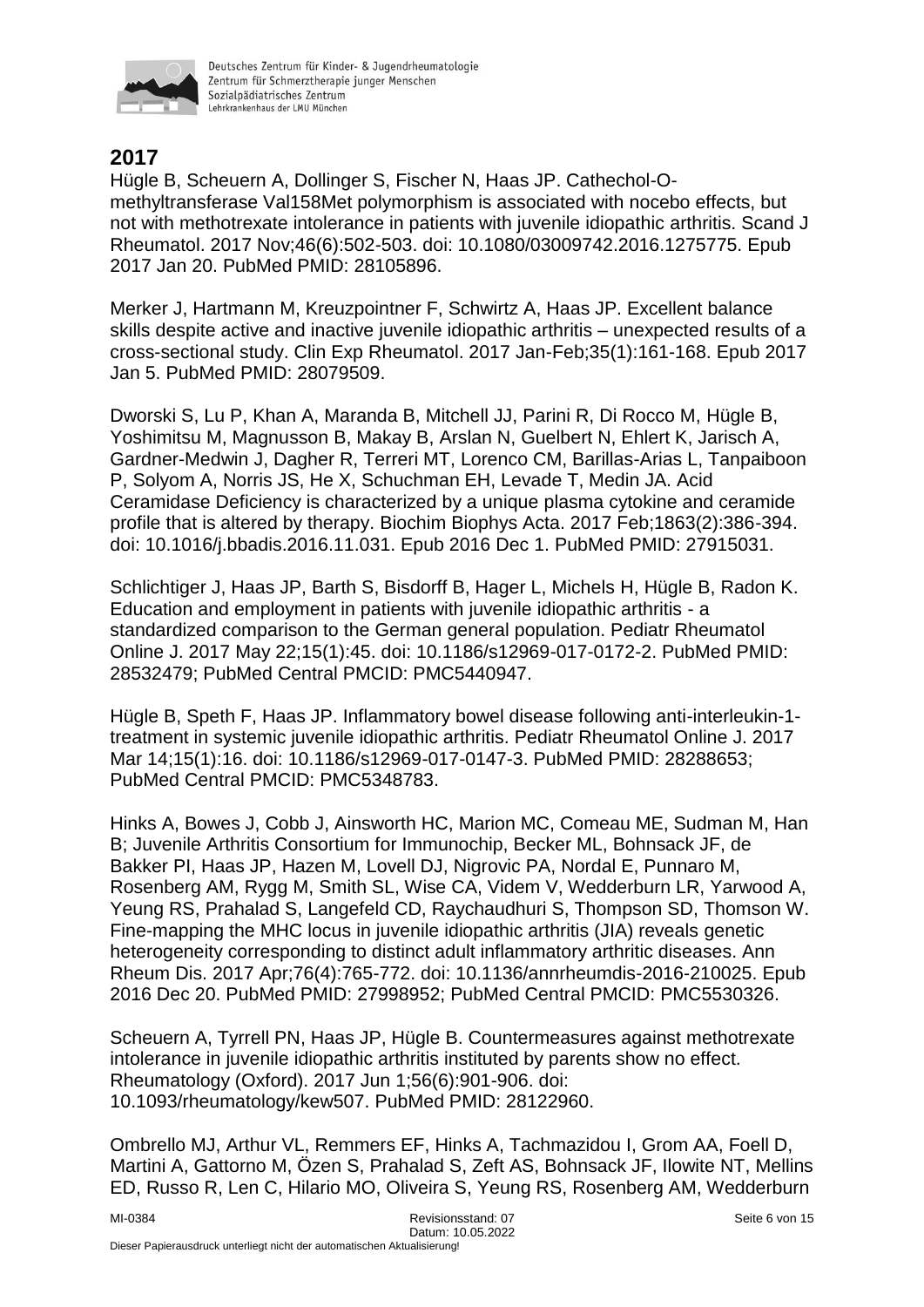

Deutsches Zentrum für Kinder- & Jugendrheumatologie Zentrum für Schmerztherapie junger Menschen Sozialpädiatrisches Zentrum Lehrkrankenhaus der LMU München

LR, Anton J, Haas JP, Rosen-Wolff A, Minden K, Tenbrock K, Demirkaya E, Cobb J, Baskin E, Signa S, Shuldiner E, Duerr RH, Achkar JP, Kamboh MI, Kaufman KM, Kottyan LC, Pinto D, Scherer SW, Alarcón-Riquelme ME, Docampo E, Estivill X, Gül A; British Society of Pediatric and Adolescent Rheumatology (BSPAR) Study Group, Inception Cohort of Newly Diagnosed Patients with Juvenile Idiopathic Arthritis (ICON-JIA) Study Group, Childhood Arthritis Prospective Study (CAPS) Group, Randomized Placebo Phase Study of Rilonacept in sJIA (RAPPORT) Investigators, Sparks-Childhood Arthritis Response to Medication Study (CHARMS) Group, Biologically Based Outcome Predictors in JIA (BBOP) Group, Langefeld CD, Thompson S, Zeggini E, Kastner DL, Woo P, Thomson W. Genetic architecture distinguishes systemic juvenile idiopathic arthritis from other forms of juvenile idiopathic arthritis: clinical and therapeutic implications. Ann Rheum Dis. 2017 May;76(5):906-913. doi: 10.1136/annrheumdis-2016-210324. Epub 2016 Dec 7. PubMed PMID: 27927641; PubMed Central PMCID: PMC5530341.

Barth S, Schlichtiger J, Hartmann B, Bisdorff B, Michels H, Radon K, Hügle B, Walsh L, Haas JP. Incidence of malignancies in patients with juvenile idiopathic arthritis: A retrospective single-center cohort study in Germany. Mod Rheumatol. 2017 Jan;27(1):60-65. doi: 0.1080/14397595.2016.1204711. Epub 2016 Jul 7. PubMed PMID: 27388690.

Trauzeddel RF, Lehmann H, Windschall D, Ganser G, Berendes R, Haller M, Krumrey-Langkammerer M, Palm-Beden K, Nimtz-Talaska A, Nirschl C, Schoof P, Trauzeddel R. Age-dependent arthrosonographic reference values of the hip joint in healthy children and adolescents - a cross-sectional multicenter ultrasound study. Pediatr Radiol. 2017 Sep;47(10):1329-1336. doi: 10.1007/s00247-017-3862-5. Epub 2017 May 25. PubMed PMID: 28547137.

Draheim N, Ebinger F, Schnöbel-Müller E, Wolf B, Häuser W. [Definition, diagnostics and therapy of chronic widespread pain and the (so-called) fibromyalgia syndrome in children and adolescents : Updated guidelines 2017]. Schmerz. 2017 Jun;31(3):296- 307. doi: 10.1007/s00482-017-0208-z. German. PubMed PMID: 28493225.

Krauß T., Meyer P. Untersuchung zur Partizipation bei von JIA betroffenen Kindern und Jugendlichen nach Neuversorgung mit einer Handfunktionsschiene. DAHTH, Zeitschrift für Handtherapie Juli 2017, (1).

Trauzeddel R, Windschall D, Trauzeddel RF, Nirschl C, Ganser G, Palm-Beden K, Berendes R, Haller M, Krumrey-Langkammerer M, Nimtz-Talaska A, Schoof P, Lehmann H. Arthrosonographic Reference Values of the Shoulder Joint in Healthy Children and Adolescents: A Cross-Sectional Multicentre Ultrasound Study. Klin Padiatr. 2017 Sep;229(5):293-301. doi: 10.1055/s-0043-111596. Epub 2017 Aug 24. PubMed PMID: 28837973.

Hügle B, Spiegel L, Hotte J, Wiens S, Herlin T, Cron RQ, Stoll ML, Vinod S, Stoustrup P, Pedersen TK, Twilt M. Isolated Arthritis of the Temporomandibular Joint as the Initial Manifestation of Juvenile Idiopathic Arthritis. J Rheumatol. 2017 Nov;44(11):1632-1635. doi: 10.3899/jrheum.170263. Epub 2017 Sep 1. PubMed PMID: 28864647.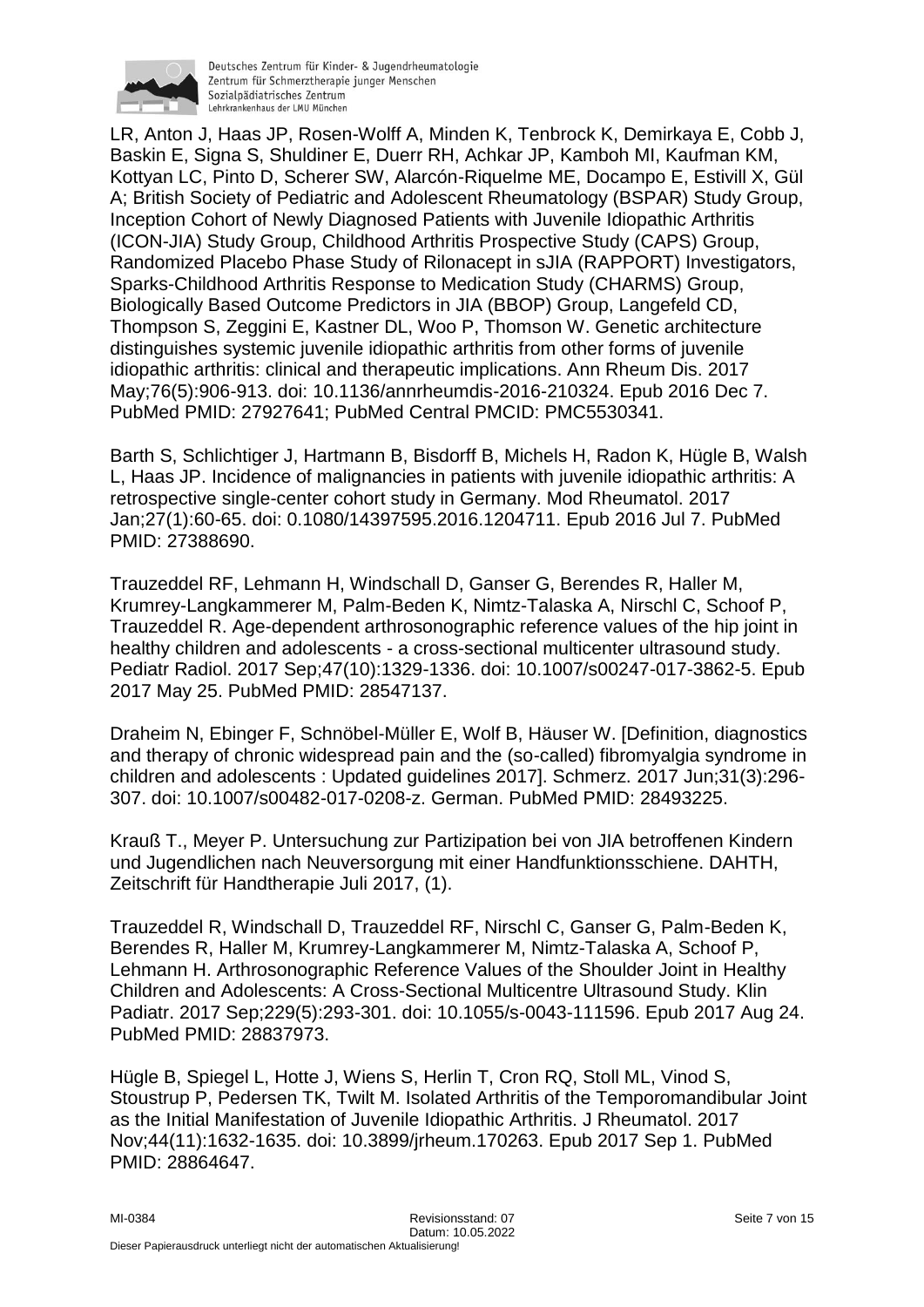

Krauß T., Meyer P. Schienen im Alltag nutzen. Ergopraxis Thieme, September 2017, (9). Thieme Verlag.

Kuemmerle-Deschner JB, Ozen S, Tyrrell PN, Kone-Paut I, Goldbach-Mansky R, Lachmann H, Blank N, Hoffman HM, Weissbarth-Riedel E, Hügle B, Kallinich T, Gattorno M, Gul A, Ter Haar N, Oswald M, Dedeoglu F, Cantarini L, Benseler SM. Diagnostic criteria for cryopyrin-associated periodic syndrome (CAPS). Ann Rheum Dis. 2017 Jun;76(6):942-947. doi: 10.1136/annrheumdis-2016-209686. Epub 2016 Oct 4. Review. PubMed PMID: 27707729.

McIntosh LA, Marion MC, Sudman M, Comeau ME, Becker ML, Bohnsack JF, Fingerlin TE, Griffin TA, Haas JP, Lovell DJ, Maier LA, Nigrovic PA, Prahalad S, Punaro M, Rosé CD, Wallace CA, Wise CA, Moncrieffe H, Howard TD, Langefeld CD, Thompson SD. Genome-Wide Association Meta-Analysis Reveals Novel Juvenile Idiopathic Arthritis Susceptibility Loci. Arthritis Rheumatol. 2017 Nov;69(11):2222-2232. doi: 10.1002/art.40216. Epub 2017 Oct 12. PubMed PMID: 28719732.

Horneff G, Schulz AC, Klotsche J, Hospach A, Minden K, Foeldvari I, Trauzeddel R, Ganser G, Weller-Heinemann F, Haas JP. Experience with etanercept, tocilizumab and interleukin-1 inhibitors in systemic onset juvenile idiopathic arthritis patients from the BIKER registry. Arthritis Res Ther. 2017 Nov 22;19(1):256. doi: 10.1186/s13075- 017-1462-2. PubMed PMID: 29166924; PubMed Central PMCID: PMC5700562.

Draheim N, Haas JP. Schmerzen am Bewegungsapparat. In: Buschmann-Prayon, Draheim, Ebinger, Göritz, Haas, Hartwig, Herbert, Kropp, Pothmann, Reinhold, Schlüter. Der Kinderschmerz. Schmerzen bei Frühgeborenen, Neugeborenen, Kindern und Jugendlichen. Ecomed Medizin 2017.

#### Übersichtsarbeiten*:*

Hügle B, Horneff G. The role of synthetic drugs in the biologic era: therapeutic strategies for treating juvenile idiopathic arthritis. Expert Opin Pharmacother. 2016;17(5):703-14.

#### **2018**

Klein A, Becker I, Minden K, Foeldvari I, Haas JP, Horneff G. Adalimumab versus adalimumab and methotrexate for the treatment of juvenile idiopathic arthritis: longterm data from the German BIKER registry. Scand J Rheumatol. 2018 Nov 9:1-10. doi: 10.1080/03009742.2018.1488182. [Epub ahead of print] PubMed PMID: 30411654.

Haas JP, Arbogast M. [Therapeutic options in juvenile idiopathic arthritis : Part 1: Nonsurgical treatment]. Orthopade. 2018 Nov;47(11):910-916. doi: 10.1007/s00132- 018-3645-1. Review. German. PubMed PMID: 30291372.

Arbogast M, Haas JP. [Treatment options in juvenile idiopathic arthritis : Part 2: Orthopedics und surgery]. Orthopade. 2018 Nov;47(11):917-925. doi: 10.1007/s00132-018-3644-2. Review. German. PubMed PMID: 30291371.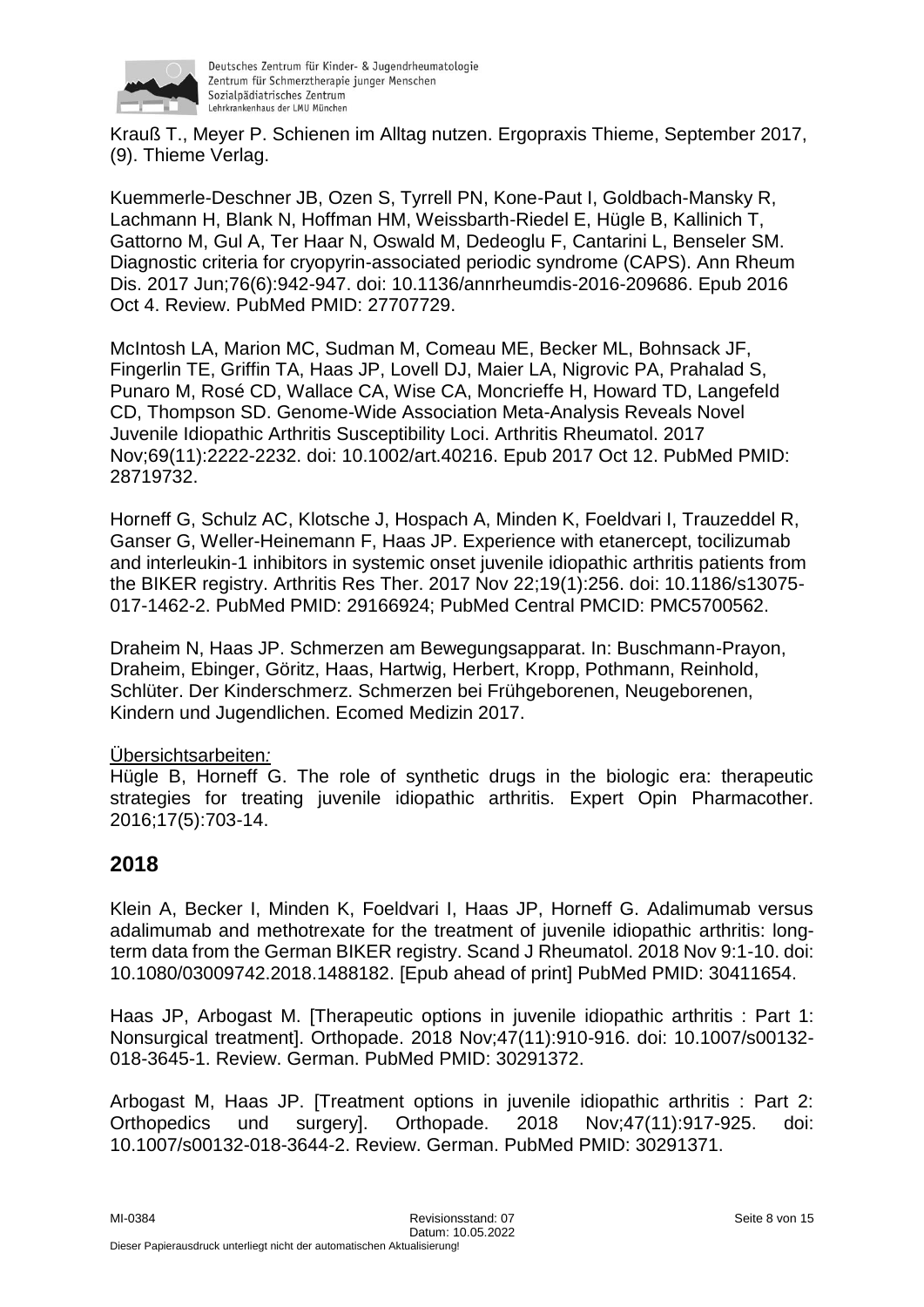

Merker J, Hartmann M, Haas JP, Schwirtz A. Combined three-dimensional gait and plantar pressure analyses detecting significant functional deficits in children with juvenile idiopathic arthritis. Gait Posture. 2018 Oct;66:247-254. doi: 10.1016/j.gaitpost.2018.08.041. Epub 2018 Sep 9. PubMed PMID: 30218839.

Hartmann M, Merker J, Schrödl S, König M, Georgi M, Hinze C, Schwirtz A, Haas JP. [Back to school physical education despite rheumatism : Development and testing of a sport scientific-based physical education certification]. Z Rheumatol. 2018 Oct;77(8):651-666. doi: 10.1007/s00393-018-0518-2. Review. German. PubMed PMID: 30069740.

Minden K, Horneff G, Niewerth M, Seipelt E, Aringer M, Aries P, Foeldvari I, Haas JP, Klein A, Tatsis S, Tenbrock K, Zink A, Klotsche J. The time of DMARD start in Juvenile Idiopathic Arthritis determines the likelihood of a drug-free remission in young adulthood. Arthritis Care Res (Hoboken). 2018 Jul 25. doi: 10.1002/acr.23709. [Epub ahead of print] PubMed PMID: 30044538.

Hinze CH, Oommen PT, Dressler F, Urban A, Weller-Heinemann F, Speth F, Lainka E, Brunner J, Fesq H, Foell D, Müller-Felber W, Neudorf U, Rietschel C, Schwarz T, Schara U, Haas JP. Development of practice and consensus-based strategies including a treat-to-target approach for the management of moderate and severe juvenile dermatomyositis in Germany and Austria. Pediatr Rheumatol Online J. 2018 Jun 25;16(1):40. doi: 10.1186/s12969-018-0257-6. PubMed PMID: 29940960; PubMed Central PMCID: PMC6019723.

Hinze CH, Speth F, Oommen PT, Haas JP. Current management of juvenile dermatomyositis in Germany and Austria: an online survey of pediatric rheumatologists and pediatric neurologists. Pediatr Rheumatol Online J. 2018 Jun 20;16(1):38. doi: 10.1186/s12969-018-0256-7. PubMed PMID: 29925381; PubMed Central PMCID: PMC6011340.

Hügle B, Schippers A, Fischer N, Ohl K, Denecke B, Ticconi F, Vastert B, Costa IG, Haas JP, Tenbrock K. Transcription factor motif enrichment in whole transcriptome analysis identifies STAT4 and BCL6 as the most prominent binding motif in systemic juvenile idiopathic arthritis. Arthritis Res Ther. 2018 May 30;20(1):98. doi: 10.1186/s13075-018-1603-2. PubMed PMID: 29848367; PubMed Central PMCID: PMC5977738.

Listing M, Mönkemöller K, Liedmann I, Niewerth M, Sengler C, Listing J, Foell D, Heiligenhaus A, Klein A, Horneff G, Ganser G, Haas JP, Klotsche J, Minden K. The majority of patients with newly diagnosed juvenile idiopathic arthritis achieve a healthrelated quality of life that is similar to that of healthy peers: results of the German multicenter inception cohort (ICON). Arthritis Res Ther. 2018 May 30;20(1):106. doi: 10.1186/s13075-018-1588-x. PubMed PMID: 29848349; PubMed Central PMCID: PMC5977761.

Holzinger D, Foell D, Horneff G, Foeldvari I, Tzaribachev N, Tzaribachev C, Minden K, Kallinich T, Ganser G, Clara L, Haas JP, Hügle B, Huppertz HI, Weller F, Consolaro A, Bovis F, Ruperto N; Paediatric Rheumatology International Trials Organisation (PRINTO). The German version of the Juvenile Arthritis Multidimensional Assessment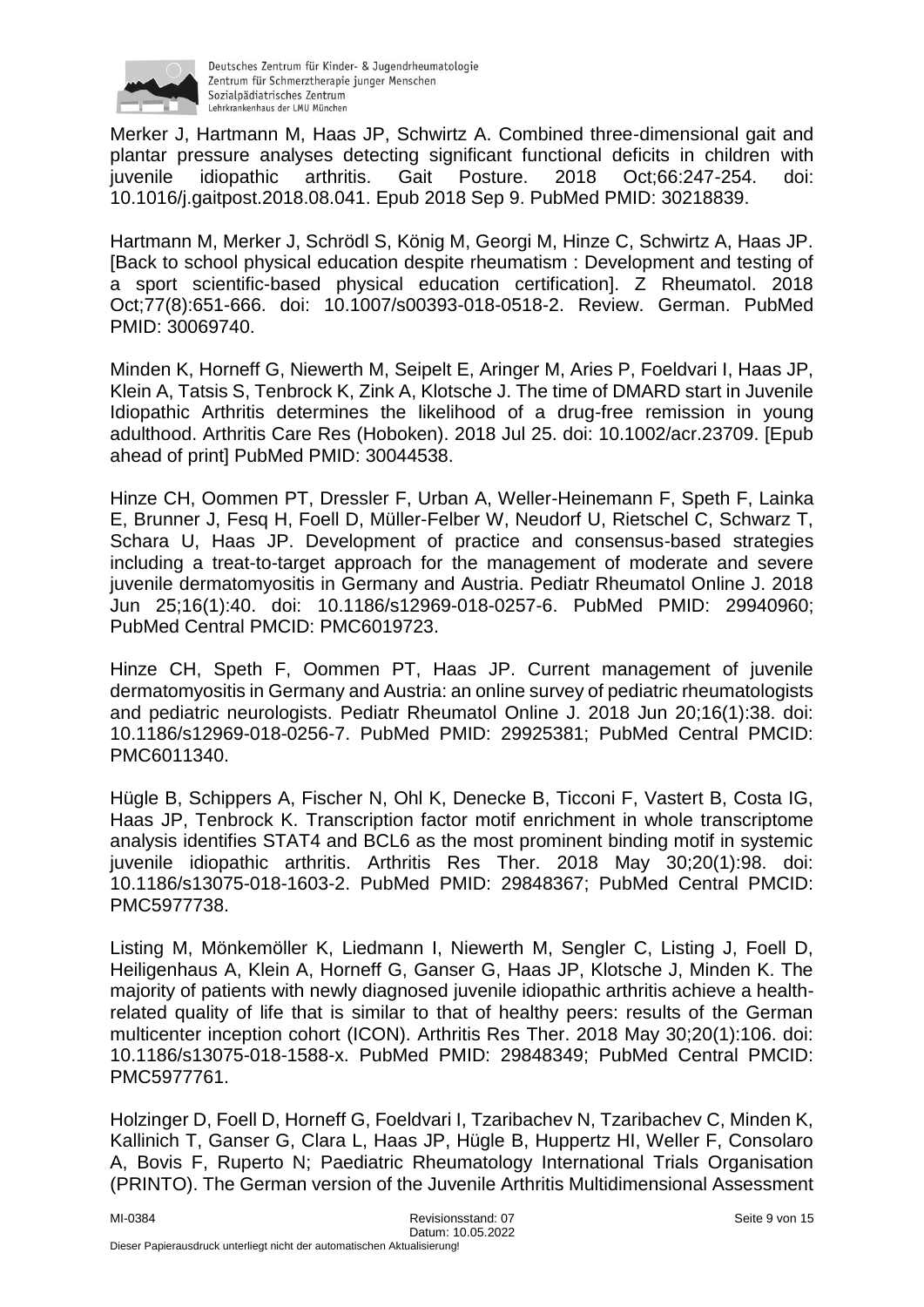

Report (JAMAR). Rheumatol Int. 2018 Apr;38(Suppl 1):211-218. doi: 10.1007/s00296- 018-3953-0. Epub 2018 Apr 7. PubMed PMID: 29637325; PubMed Central PMCID: PMC5893737.

Bielak M, Husmann E, Weyandt N, Haas JP, Hügle B, Horneff G, Neudorf U, Lutz T, Lilienthal E, Kallinich T, Tenbrock K, Berendes R, Niehues T, Wittkowski H, Weißbarth-Riedel E, Heubner G, Oommen P, Klotsche J, Foell D, Lainka E. IL-6 blockade in systemic juvenile idiopathic arthritis - achievement of inactive disease and remission (data from the German AID-registry). Pediatr Rheumatol Online J. 2018 Apr 5;16(1):22. doi: 10.1186/s12969-018-0236-y. PubMed PMID: 29622022; PubMed Central PMCID: PMC5887199.

Arthur VL, Shuldiner E, Remmers EF, Hinks A, Grom AA, Foell D, Martini A, Gattorno M, Özen S, Prahalad S, Zeft AS, Bohnsack JF, Ilowite NT, Mellins ED, Russo R, Len C, Oliveira S, Yeung RSM, Rosenberg AM, Wedderburn LR, Anton J, Haas JP, Rösen-Wolff A, Minden K, Szymanski AM; INCHARGE Consortium, Thomson W, Kastner DL, Woo P, Ombrello MJ. IL1RN Variation Influences Both Disease Susceptibility and Response to Recombinant Human Interleukin-1 Receptor Antagonist Therapy in Systemic Juvenile Idiopathic Arthritis. Arthritis Rheumatol. 2018 Aug;70(8):1319-1330. doi: 10.1002/art.40498. Epub 2018 Jun 28. PubMed PMID: 29609200; PubMed Central PMCID: PMC6105455.

Speth F, Hinze CH, Andel S, Mertens T, Haas JP. Varicella-zoster-virus vaccination in immunosuppressed children with rheumatic diseases using a pre-vaccination check list. Pediatr Rheumatol Online J. 2018 Mar 2;16(1):15. doi: 10.1186/s12969-018-0231- 3. PubMed PMID: 29499726; PubMed Central PMCID: PMC5833060.

Höfel L, Eppler B, Storf M, Schnöbel-Müller E, Haas JP, Hügle B. Successful treatment of methotrexate intolerance in juvenile idiopathic arthritis using eye movement desensitization and reprocessing - treatment protocol and preliminary results. Pediatr Rheumatol Online J. 2018 Feb 13;16(1):11. doi: 10.1186/s12969-018-0228-y. PubMed PMID: 29433504; PubMed Central PMCID: PMC5809965.

Hinks A, Marion MC, Cobb J, Comeau ME, Sudman M, Ainsworth HC, Bowes J; Juvenile Idiopathic Arthritis Consortium for Immunochip, Becker ML, Bohnsack JF, Haas JP, Lovell DJ, Mellins ED, Nelson JL, Nordal E, Punaro M, Reed AM, Rose CD, Rosenberg AM, Rygg M, Smith SL, Stevens AM, Videm V, Wallace CA, Wedderburn LR, Yarwood A, Yeung RSM, Langefeld CD, Thompson SD, Thomson W, Prahalad S. Brief Report: The Genetic Profile of Rheumatoid Factor-Positive Polyarticular Juvenile Idiopathic Arthritis Resembles That of Adult Rheumatoid Arthritis. Arthritis Rheumatol. 2018 Jun;70(6):957-962. doi: 10.1002/art.40443. Epub 2018 Apr 21. PubMed PMID: 29426059; PubMed Central PMCID: PMC5984672.

Köstner K, Prelog M, Almanzar G, Fesq H, Haas JP, Hügle B. Successful use of secukinumab in a 4-year-old patient with deficiency of interleukin-36 antagonist. Rheumatology (Oxford). 2018 May 1;57(5):936-938. doi: 10.1093/rheumatology/kex510. PubMed PMID: 29415227.

Hinze CH, Holzinger D, Lainka E, Haas JP, Speth F, Kallinich T, Rieber N, Hufnagel M, Jansson AF, Hedrich C, Winowski H, Berger T, Foeldvari I, Ganser G, Hospach A,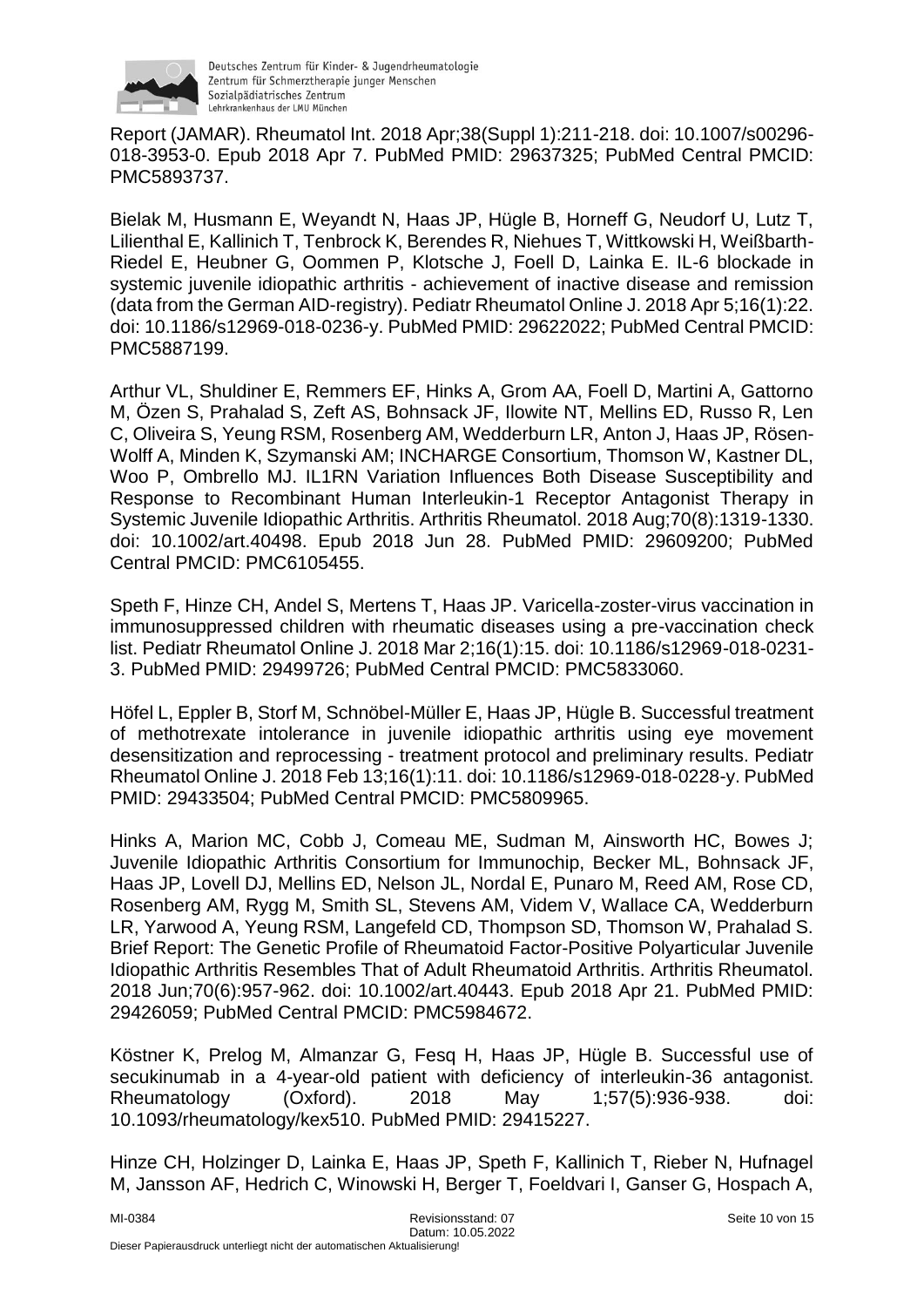

Huppertz HI, Mönkemöller K, Neudorf U, Weißbarth-Riedel E, Wittkowski H, Horneff G, Foell D; PRO-KIND SJIA project collaborators. Practice and consensus-based strategies in diagnosing and managing systemic juvenile idiopathic arthritis in Germany. Pediatr Rheumatol Online J. 2018 Jan 22;16(1):7. doi: 10.1186/s12969-018- 0224-2. PubMed PMID: 29357887; PubMed Central PMCID: PMC5778670.

Hügle B, Händel N, Schwarz K, Borte M, Schuster V. Antinuclear Antibody-Positive Juvenile Idiopathic Arthritis Despite IRAK-4 Deficiency. J Clin Immunol. 2018 May;38(4):450-453. doi: 10.1007/s10875-018-0501-3. Epub 2018 Apr 29. PubMed PMID: 29707745.

Speth F, Hinze C, Häfner R. Combination of ofatumumab and fresh frozen plasma in hypocomplementemic systemic lupus erythematosus: a case report. Lupus. 2018 Jul;27(8):1395-1396. doi: 10.1177/0961203318756289. Epub 2018 Feb 13. PubMed PMID: 29439647.

Hoefel, L., Jonietz, A. L., Schnoebel-Mueller, E., Haas, J. P., & Walter, M. H. (2018). Chronische Schmerzstörung mit somatischen und psychischen Faktoren bei Kindern und Jugendlichen: Lebensereignisse, Auslöser und Umgang mit den Schmerzen aus Sicht der Betroffenen und deren Eltern. Pädiatrische Praxis, 90(2), 258-268.

Hartmann M, Merker J, Henner N. Inklusion chronisch kranker Kinder und Jugendlicher in den Schulsport. Arthritis + Rheuma. 2018 Dez;2018(6):408-415.

Merker J, Hartmann M, Schrödl S, König M, Georgi M, Schwirtz A, Haas JP. Bewegungs- und Sportberatung bei Kindern und Jugendlichen mit rheumatischen Erkrankungen. Arthritis + Rheuma. 2018 Dez;2018(6):416-423.

Spamer M., Suhr R. Sport als Therapie im klinischen Allzag. Arthritis + Rheuma. 2018 Dez;2018(6):424-426.

Leitfaden Physiotherapie in der Pädiatrie, Ute Hammerschmidt, Janine Koch (Hrsg.), Mathias Georgi, Moritz Klaas; Kapitel 7.1 Juvenile idiopathische Arthritis (S.326-333), 1. Auflage 2018, Elsevier

### **2019**

Broderick L, Yost S, Li D, McGeough MD, Booshehri LM, Guaderrama M, et al. Mutations in topoisomerase IIbeta result in a B cell immunodeficiency. Nat Commun. 2019;10(1):3644.

Hügle B. MTX-Intoleranz bei Kindern und Jugendlichen mit juveniler idiopathischer Arthritis. Z Rheumatol. 2019;78(7):620-6.

Klein A, Becker I, Minden K, Foeldvari I, Haas JP, Horneff G. Adalimumab versus adalimumab and methotrexate for the treatment of juvenile idiopathic arthritis: longterm data from the German BIKER registry. Scand J Rheumatol. 2019;48(2):95-104.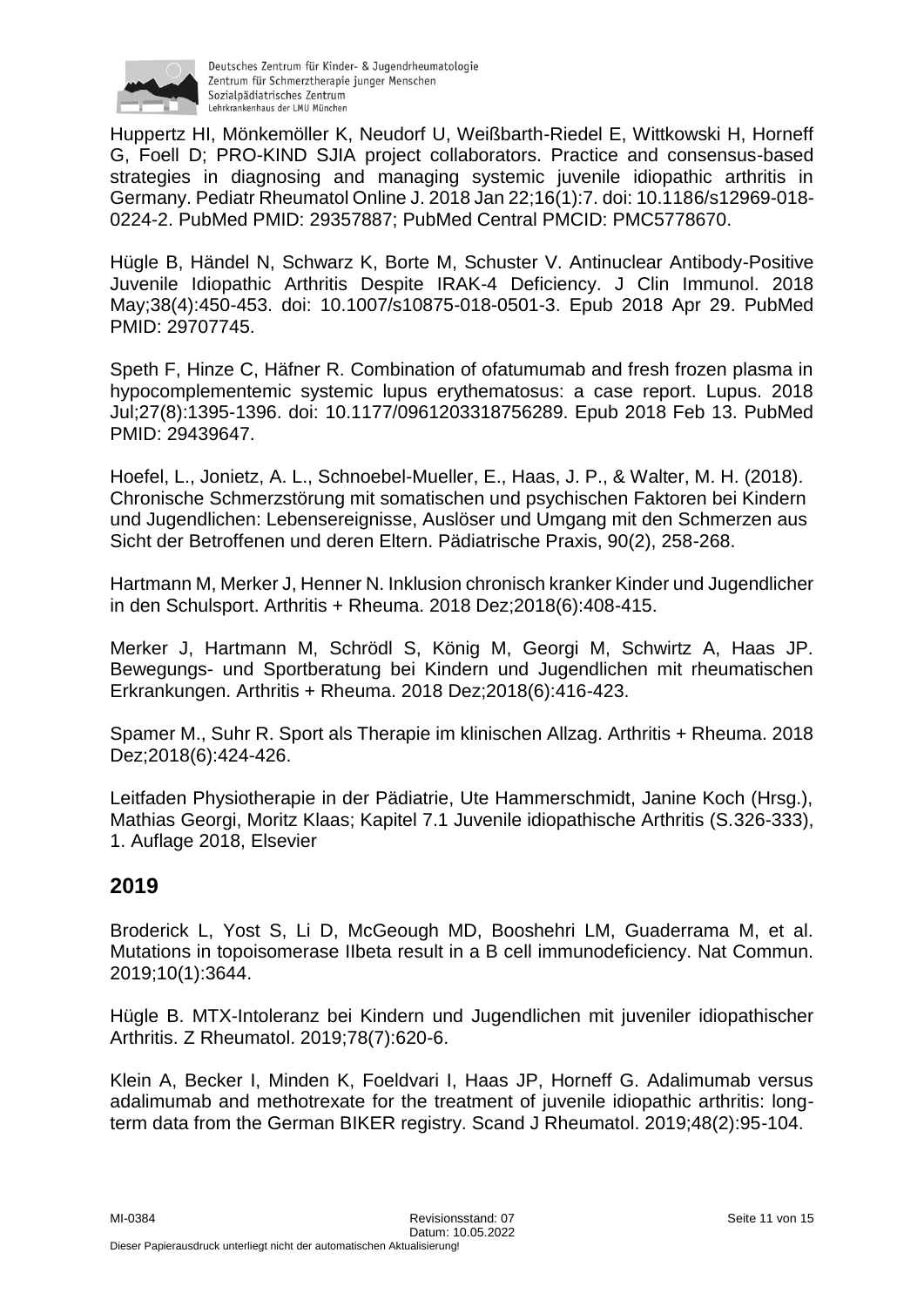

Klein A, Klotsche J, Hügle B, Minden K, Hospach A, Weller-Heinemann F, et al. Longterm surveillance of biologic therapies in systemic-onset juvenile idiopathic arthritis: data from the German BIKER registry. Rheumatology (Oxford). 2019.

Milatz F, Klotsche J, Niewerth M, Geisemeyer N, Trauzeddel R, Weissbarth-Riedel E, et al. Participation in school sports among children and adolescents with juvenile idiopathic arthritis in the German National Paediatric Rheumatologic Database, 2000- 2015: results from a prospective observational cohort study. Pediatr Rheumatol Online J. 2019;17(1):6.

Minden K, Horneff G, Niewerth M, Seipelt E, Aringer M, Aries P, et al. Time of Disease-Modifying Antirheumatic Drug Start in Juvenile Idiopathic Arthritis and the Likelihood of a Drug-Free Remission in Young Adulthood. Arthritis Care Res (Hoboken). 2019;71(4):471-81.

Oommen P, Schütz K, Baltruschat K, Deuter C, Foeldvari I, Ganser G, et al. S2k-Leitlinie "Therapie der Juvenilen idiopathischen Arthritis" 2019. Available from: www.awmf.org/leitlinien/aktuelle-leitlinien.html.

Trauzeddel R, Lehman H, Trauzeddel RF, Haller M, Palm-Beden K, Ganser G, et al. Age dependent ultrasound B-mode findings of the elbow joint in healthy children and adolescents. Rheumatol Int. 2019;39(6):1007-18.

### **2020**

Arbogast M, Haas JP. Verletzungen bei Kindern und Jugendlichen mit entzündlich rheumatischen Erkrankungen: Besondere Risiken und Techniken der Frakturversorgung am wachsenden Skelett. Unfallchirurg. 2020;123(8):607-15.

Heiligenhaus A, Klotsche J, Niewerth M, Horneff G, Ganser G, Haas JP, et al. Similarities in clinical course and outcome between juvenile idiopathic arthritis (JIA) associated and ANA-positive idiopathic anterior uveitis: data from a population-based nationwide study in Germany. Arthritis Res Ther. 2020;22(1):81.

Hinze C, Fuehner S, Kessel C, Wittkowski H, Lainka E, Baehr M, et al. Impact of IL1RN Variants on Response to Interleukin-1 Blocking Therapy in Systemic Juvenile Idiopathic Arthritis. Arthritis Rheumatol. 2020;72(3):499-505.

Hofel L, Huber B, Haas JP. Erfahrung mit Quigong und Taiji in der Behandlung chronischer Schmerzen bei Kindern und Jugendlichen. Chinesische Medizin. 2020;25:93-9.

Hügle B, van Dijkhuizen EHP. MTX intolerance in children and adolescents with juvenile idiopathic arthritis. Rheumatology (Oxford). 2020;59(7):1482-8.

Klein A, Becker I, Minden K, Hospach A, Schwarz T, Foeldvari I, et al. Biologic Therapies in Polyarticular Juvenile Idiopathic Arthritis. Comparison of Long-Term Safety Data from the German BIKER Registry. ACR Open Rheumatol. 2020;2(1):37- 47.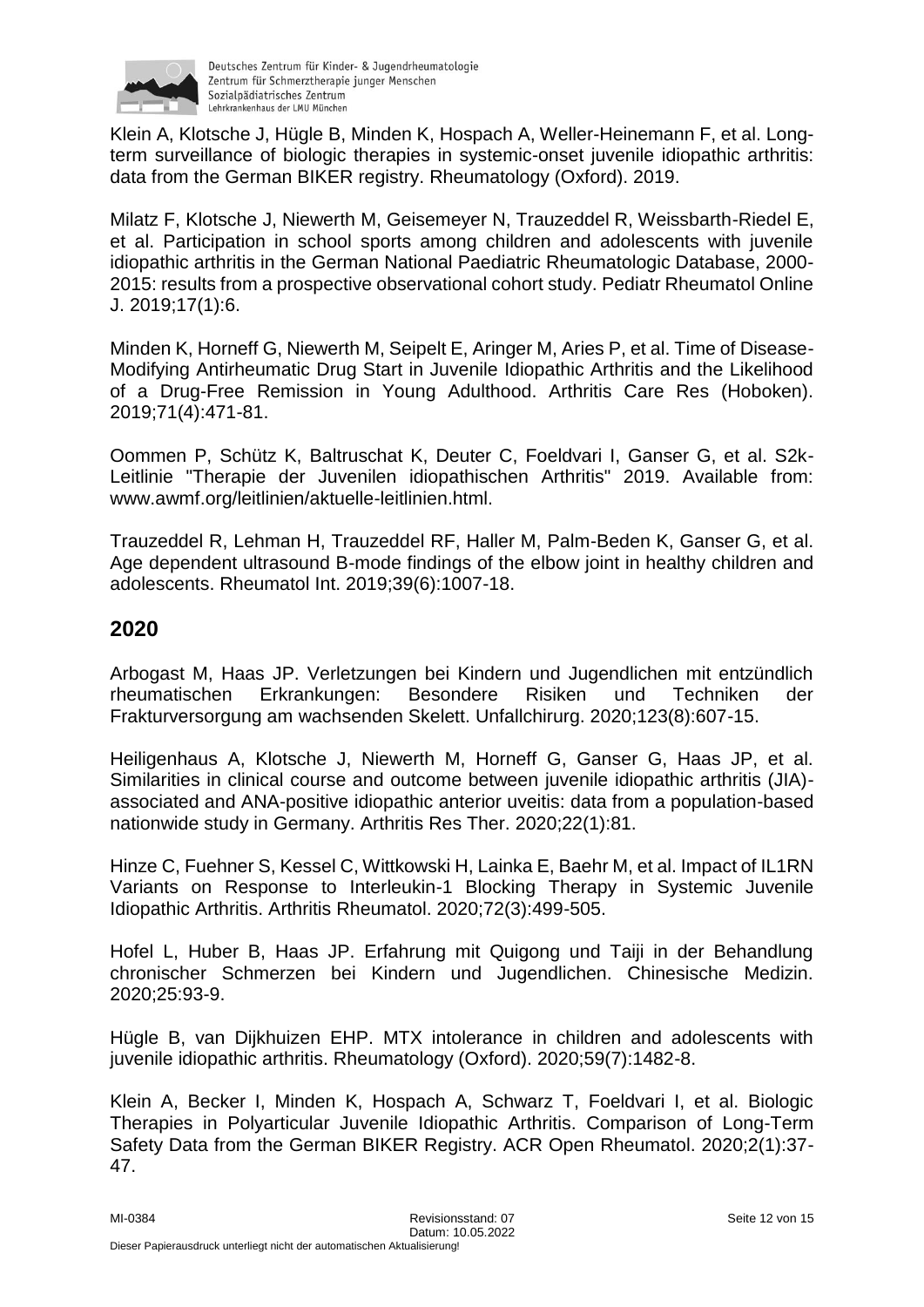

Klein A, Klotsche J, Hügle B, Minden K, Hospach A, Weller-Heinemann F, et al. Longterm surveillance of biologic therapies in systemic-onset juvenile idiopathic arthritis: data from the German BIKER registry. Rheumatology (Oxford). 2020;59(9):2287-98.

Krumrey-Langkammerer M, Haas JP. Salivary gland ultrasound in the diagnostic workup of juvenile Sjogren's syndrome and mixed connective tissue disease. Pediatr Rheumatol Online J. 2020;18(1):44.

Theodoropoulou K, Wittkowski H, Busso N, Von Scheven-Gete A, Moix I, Vanoni F, et al. Increased Prevalence of NLRP3 Q703K Variant Among Patients With Autoinflammatory Diseases: An International Multicentric Study. Front Immunol. 2020;11:877.

Urban A, Keller T, Haas JP. Stellungnahme der Gesellschaft für Kinder- und Jugendrheumatologie bezüglich der Verwendug von Biosimilars arthritis + rheuma. 2020;40:40-3.

### **2021**

Eckert AJ, Semler O, Schnabel D, Kostner K, Wurm D, Bechtold-Dalla Pozza S, et al. Bone Fractures in Children and Young Adults With Type 1 Diabetes: Age Distribution, Fracture Location, and the Role of Glycemic Control. J Bone Miner Res. 2021;36(12):2371-80.

Haas JP, Arbogast M. Therapeutische Optionen bei juveniler idiopathischer Arthritis. Z Rheumatol. 2021;80(5):467-80.

Haas JP, Minden K. Langfristentwicklungen in der Kinder- und Jugendrheumatologie. Akt Rheumatol [Internet]. 2021.

Heinrich-Rohr M, Moenkemoeller K, Niewerth M, Sengler C, Liedmann I, Kallinich T, et al. Consumer perspective on healthcare services for juvenile idiopathic arthritis: results of a multicentre JIA inception cohort study. Clin Exp Rheumatol. 2021;39(6):1432-9.

Hofel L, Draheim N, Haas JP, Ebinger F. Schmerzmedizinische Versorgung chronisch schmerzkranker Kinder und Jugendlicher in Deutschland: eine Bestandsaufnahme. Schmerz. 2021;35(2):94-102.

Hofel L, Draheim N, Schramm A, Georgi M, Haas JP. Rheumaschmerz und chronischer Schmerz bei Kindern, Jugendlichen und jungen Erwachsenen. Z Rheumatol. 2021;80(3):234-42.

Huegle B. JAK-Hemmer bei adulter und juveniler Arthritis. Kinder- und Jugendmedizin. 2021;21:322-8.

Hügle B, Krumrey-Langkammerer M, Haas JP. Infection with SARS-CoV-2 causes flares in patients with juvenile idiopathic arthritis in remission or inactive disease on medication. Pediatr Rheumatol Online J. 2021;19(1):163.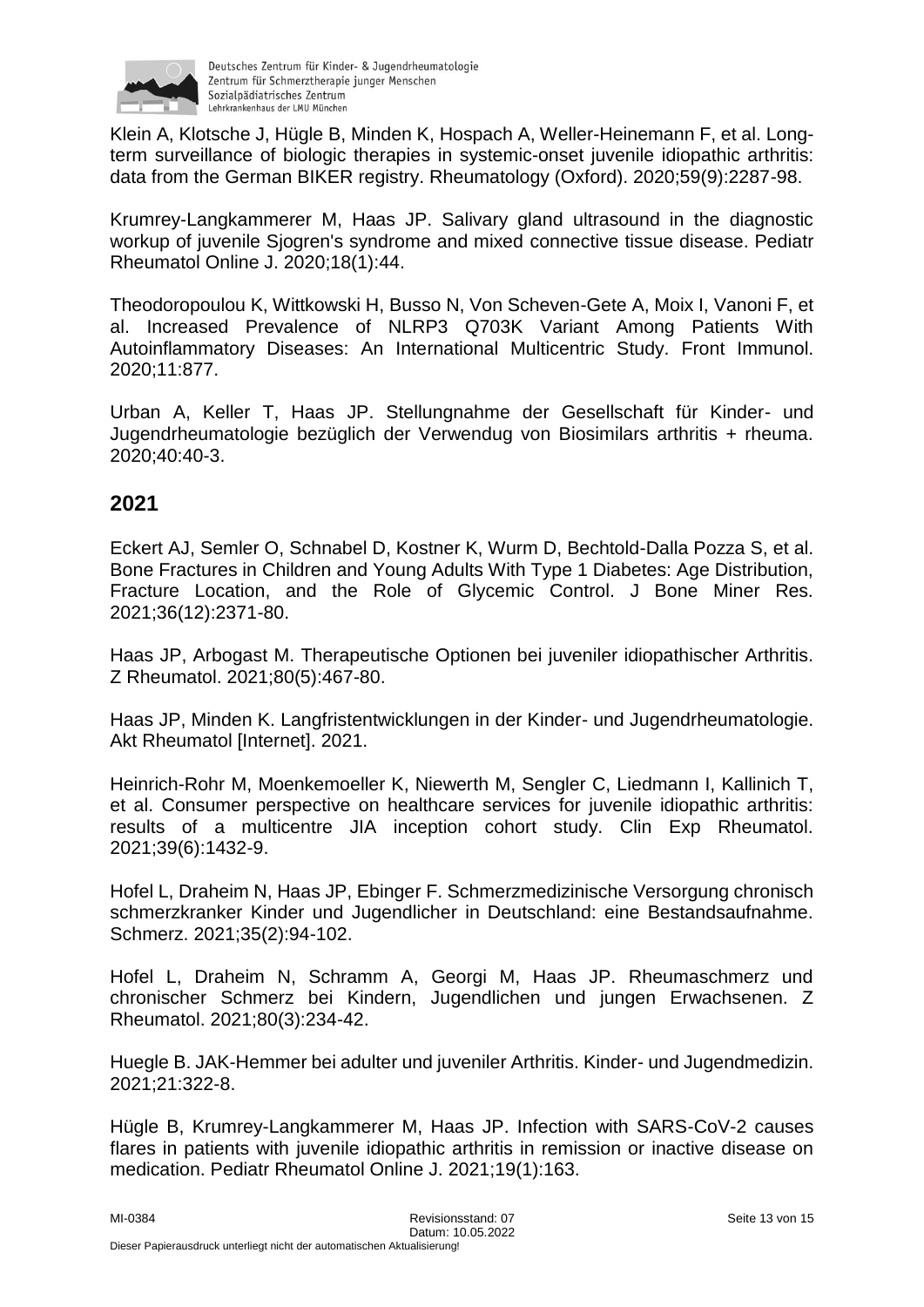

Keenan P, Brunner J, Quan AS, Smitka M, Hahn G, Pain CE, et al. Diagnosis and Treatment of Small Vessel Childhood Primary Angiitis of the Central Nervous System (sv-cPACNS): An International Survey. Front Pediatr. 2021;9:756612.

Klotsche J, Klein A, Niewerth M, Hoff P, Windschall D, Foeldvari I, et al. Re-treatment with etanercept is as effective as the initial firstline treatment in patients with juvenile idiopathic arthritis. Arthritis Res Ther. 2021;23(1):118.

Lainka E, Baehr M, Raszka B, Haas JP, Hügle B, Fischer N, et al. Experiences with IL-1 blockade in systemic juvenile idiopathic arthritis - data from the German AIDregistry. Pediatr Rheumatol Online J. 2021;19(1):38.

Park C, Miranda-Garcia M, Berendes R, Horneff G, Kuemmerle-Deschner J, Ganser G, et al. MRP8/14 serum levels as diagnostic markers for systemic juvenile idiopathic arthritis in children with prolonged fever. Rheumatology (Oxford). 2021.

Prelog M, Almanzar G, Stern R, Robrade K, Holzer MT, Winzig C, et al. Humoral and cellular immune response to tick-borne-encephalitis (TBE) vaccination depends on booster doses in patients with Juvenile Idiopathic Arthritis (JIA). Vaccine. 2021;39(40):5918-27.

Schramm A, Hofel L, von der Beek J, Draheim N, Haas JP. Schmerzerkrankungen bei Kindern und Jugendlichen. Pädiatrische Praxis. 2021;96:108-29.

Sengler C, Eulert S, Minden K, Niewerth M, Horneff G, Kuemmerle-Deschner J, et al. Clinical manifestations and outcome of SARS-CoV-2 infections in children and adolescents with rheumatic musculoskeletal diseases: data from the National Paediatric Rheumatology Database in Germany. RMD Open. 2021;7(2).

Sprengel A, Haas JP. CACP: eine seltene Differenzialdiagnose der juvenilen idiopathischen Arthritis. arthritis + rheuma. 2021;41:408-14.

### **2022**

Haas JP, Weimann V, Feist E. Polyartikuläre juvenile idiopathische Arthritis und rheumatoide Arthritis. Z Rheumatol. 2022;81(1):4-13.

Hammersen J, Reschke F, Tittel SR, Pappa A, Dost A, Kostner K, et al. Metabolic control during the SARS-CoV-2 lockdown in a large German cohort of pediatric patients with type 1 diabetes: Results from the DPV initiative. Pediatr Diabetes. 2022;23(3):351-61.

Holzer MT, Almanzar G, Woidich R, Hügle B, Haas JP, Prelog M. Mitigated suppressive function of regulatory T cells (Treg) upon Th17-inducing cytokines in oligoand polyarticular Juvenile Idiopathic Arthritis (JIA) patients. Pediatr Rheumatol Online J. 2022;20(1):26.

Horn S, Minden K, Speth F, Schwarz T, Dressler F, Grosch N, et al. Myositis-specific autoantibodies and their associated phenotypes in juvenile dermatomyositis: data from a German cohort. Clin Exp Rheumatol. 2022;40(2):433-42.